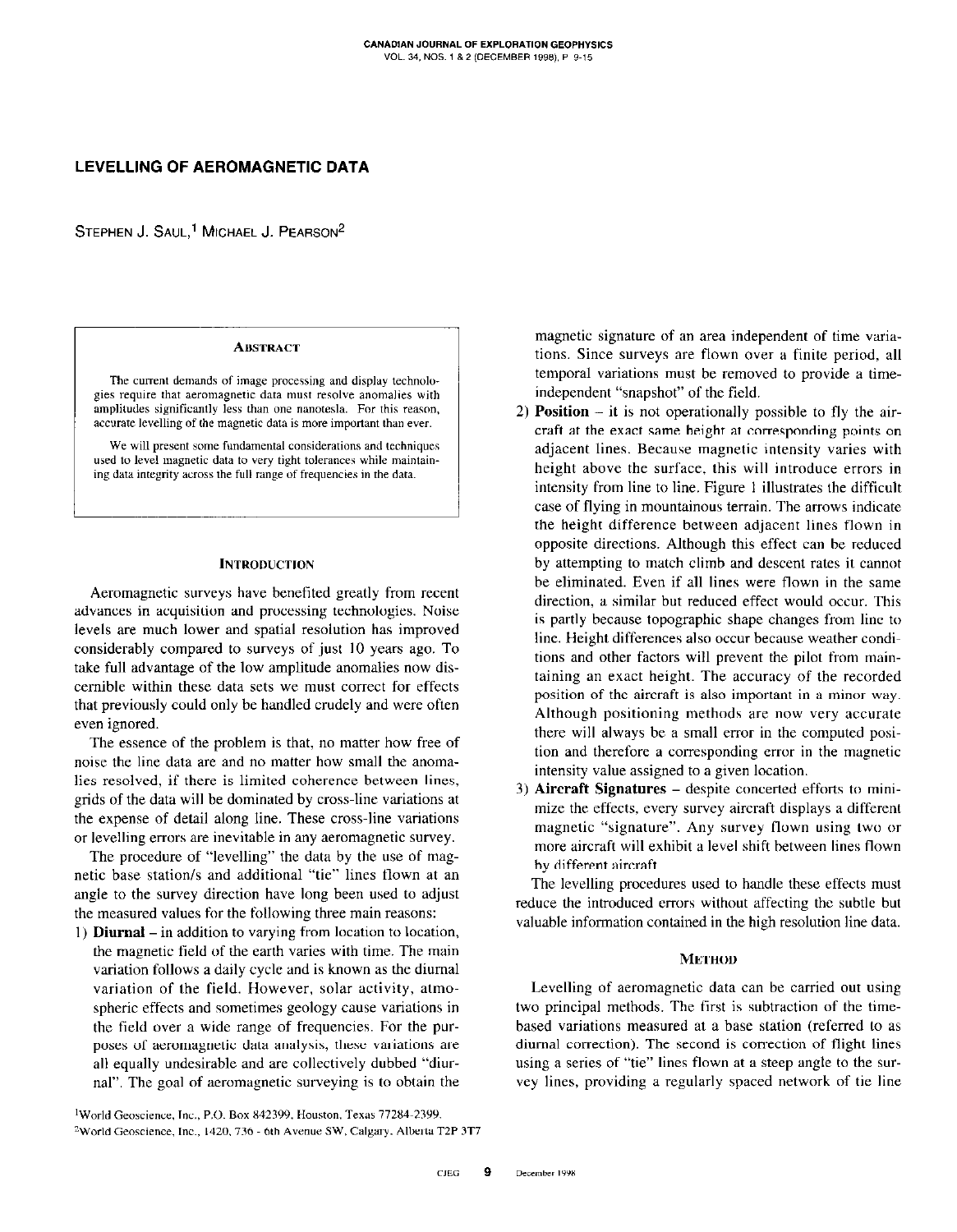

Fig. 1. Effect of flying height on acquired magnetic data. In a field with vertical gradient  $\Delta B$ , the magnetic error between these lines is  $\Delta B^* \Delta h$ .

crossover points (tie line levelling). The diurnal levelling method will have no effect on errors caused by aircraft position or varying aircraft signatures. Similarly, although tie line levelling can correct for all three types of error, it cannot correct perfectly for diurnal variations occurring between tie lines. Instead, corrections at each line intersection must be interpolated to approximate the variation between tie lines. Consequently, the method described here combines both levelling techniques to derive maximum benefit from both.

To ensure the effectiveness of the levelling procedures the survey must be prepared, flown and processed using the following guidelines:

- 1) Flight planning  $-$  the survey must be planned so that there are enough tie lines to adequately determine the shape of the corrections to he applied to each survey line. Any variation with a wavelength less than the tie line spacing will not be correctable. For example, a tie line spacing of one kilometre will "see" diurnal variations with a wavelength of two kilometres or more. At an aircraft speed of 80 metres per second, this corresponds to a period of 25 seconds.
- 2) Survey Flying the survey lines must be flown well with careful attention paid to maintaining a constant height above ground level.
- 3) Culture if the survey area contains significant "culture" such as well casings, pipelines, buildings, etc. the levelling will be compromised by the large magnetic responses usually associated with such features. To improve the levelling these magnetic responses should first be suppressed or removed.
- 4) **Diurnal** the removal of diurnal activity as measured by the base station is very important as a correction for

medium and long wavelength, large amplitude variations from line to line. It must be understood that the only way to completely remove diurnal variations is to have a base station at the location of every survey data point (i.e., at survey height). This is because the time-varying field is different at every point in space. particularly at ground level where the effects of geology are significant. Features of all frequencies in the diurnal field will have different amplitude at different locations. Therefore, the diurnal variations measured by the base station will not exactly match those at the aircraft. The long wavelength errors that result from this can he removed by the use of tie lines. However. short wavelength variations are difficult to correct for and flying during periods of high diurnal activity is to he avoided. Any lines that are flown during such periods should be reflown.

The variation of base station response between two locations in Western Canada is shown in Figure 2. This example depicts the magnetic response of base stations several hundred kilometres apert, a distance comparable to the size of some large surveys and smaller than the distance from base to survey area in some cases. Similar variations have been noted between base stations separated by kilometres to tens of kilometres (less than the size of a typical survey). Clearly, all wavelengths are affected by differing amounts and differently at different times.

The above considerations lead to the conclusion that the most important useable information in diurnal base station data is at medium and long wavelengths (minutes to hours). Therefore, filtering of the base station data to remove lowamplitude, high frequency noise will not reduce its effectiveness and is actually recommended.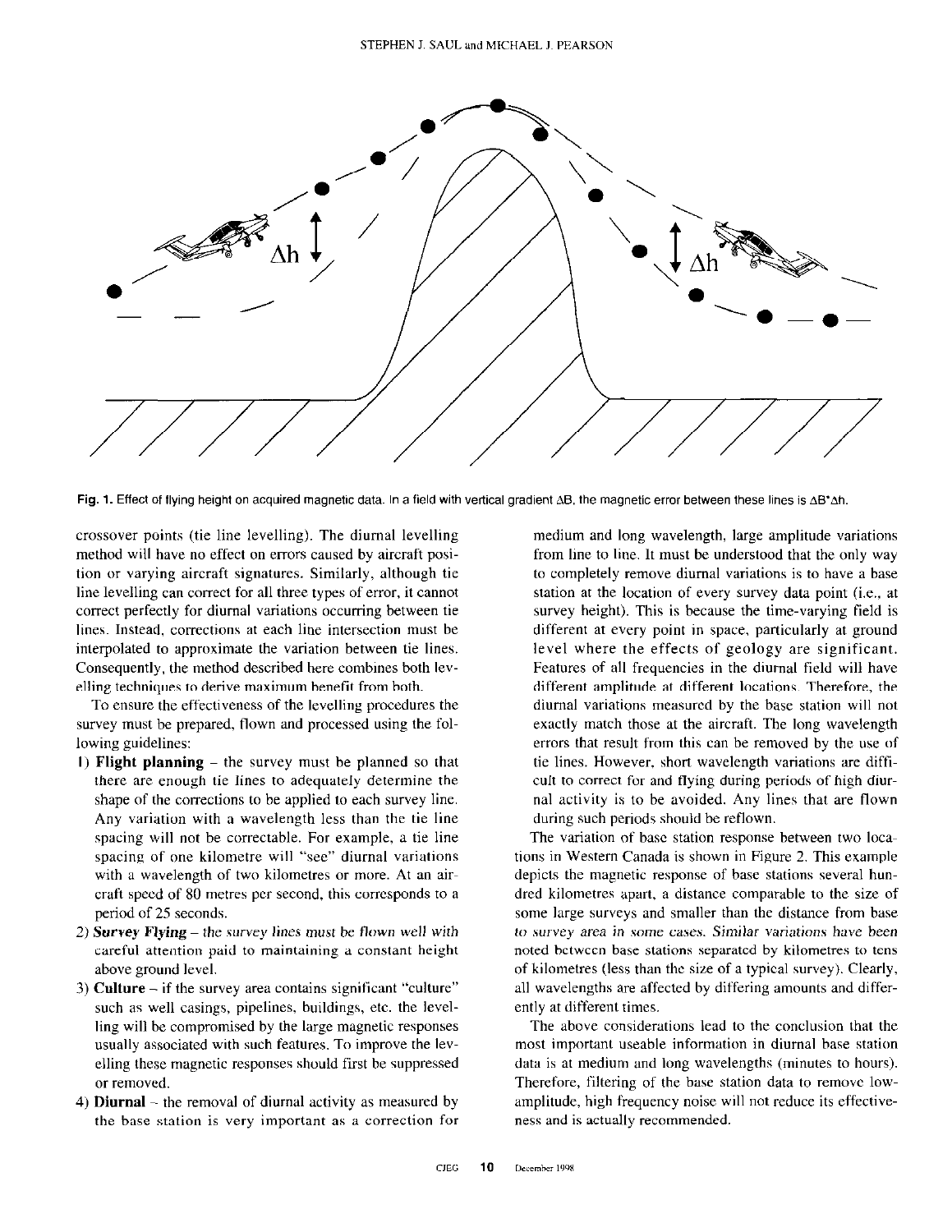

Fig. 2. Variability of the diurnal magnetic field at two locations in Western Canada. 2a: Fort Nelson. 2b : Fort St. John. Note that corresponding features differ in amplitude in a completely non-systematic way, independent of time or frequency.

Once the data have been acquired properly the levelling is Diurnal removal simply involves the point for point sub-

carried cut in three main steps: diurnal removal, tie line lev- traction of the diurnal base station values from the collected elling and "microlevelling". The raw diurnal base values are airborne magnetic values. The raw diurnal base values are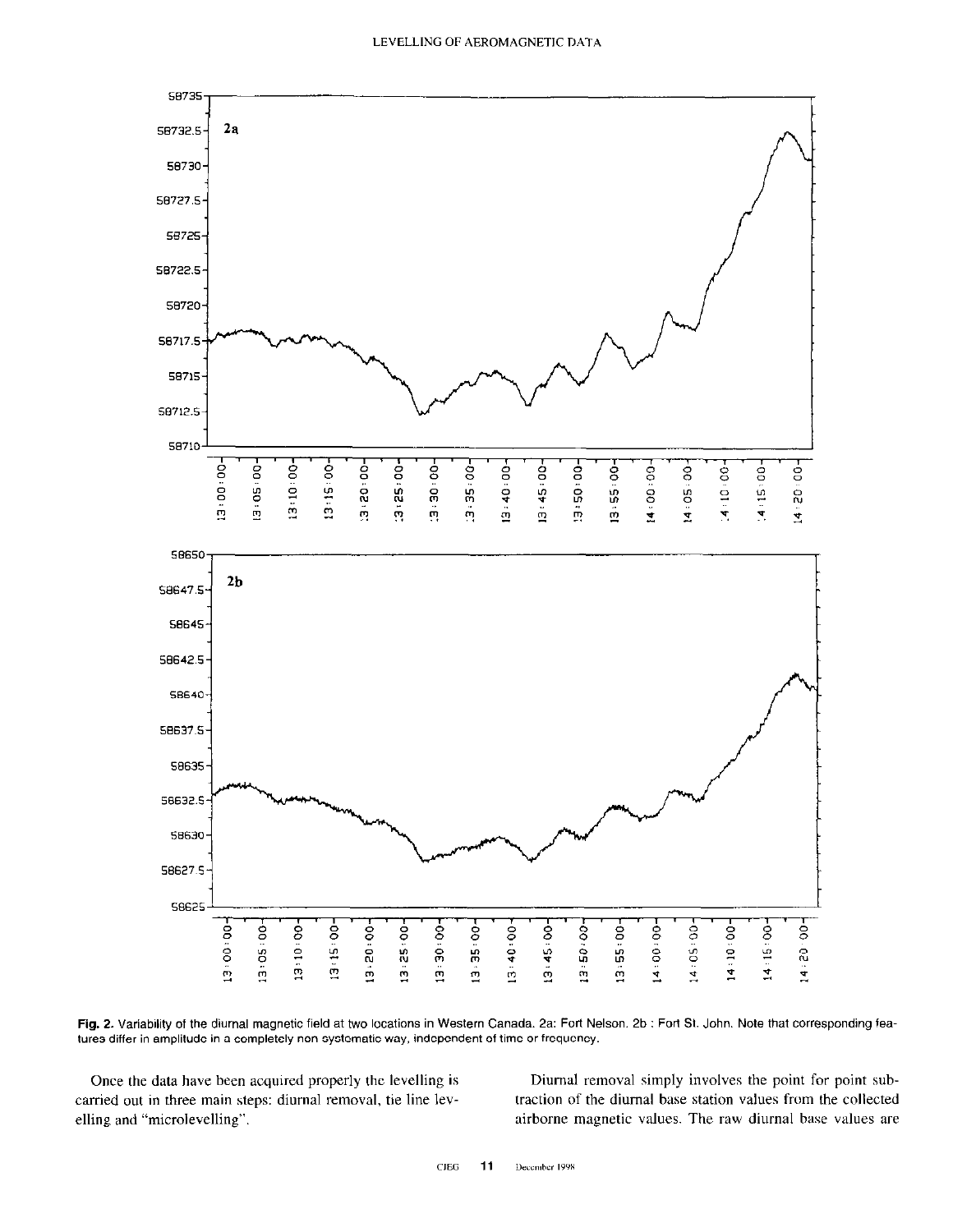collected at intervals typically between one and five seconds, filtered lightly and interpolated to match the aircraft sample interval. Diurnal is both acquired and applied by synchronizing its time base with that of the aircraft.

Since it is the diurnal variation about the local mean field value that is of interest, it is recommended that this mean value be adjusted for secular variation before it is removed. A simple way of doing this is to remove the IGRF modelled field (including secular variation) from the base station readings. This technique is especially important for surveys flown over a long period.

High frequencies in the diurnal base station data that do not accurately reflect diurnal activity at the aircraft will cause spurious anomalies in the aircraft data. These anomalies show no correlation with features on adjacent survey lines. In the worst case of rapidly varying diurnal at high amplitudes (magnetic storms) or low amplitudes (micropulsations), no levelling procedure can adequately remove these spurious anomalies. Affected data must be reflown. Long wavelength diurnal discrepancies of virtually any amplitude can be corrected by tie line levelling if the procedure is applied with care. This is because the tie line intersections can easily be used to construct the true diurnal variation curve.

Tie line levelling is the key step in the procedure and has the largest bearing on the result. It is critical to preserve geological information at both short and long wavelengths during this procedure. The introduction of tilts and warps into the data is likely if proper procedures are not followed.

Tie line levelling involves deriving a correction function by computing the difference between survey lines and tie lines at the intersection points ("crossovers") of each set of lines. Under no circumstances are the positions of these intersections modified. Because tie lines and survey lines sometimes cross at significantly different altitudes and because residual diurnal effects may exist at isolated crossover points, it is necessary to reject some crossover values. For this reason it is important to plan a survey network containing a large number of crossover points.

Tie lines must be flown at times when diurnal activity is very low since the tie lines will form the reference geomagnetic "surface" for levelling the survey lines. Because diurnal correction cannot perfectly remove all medium and long wavelength levelling errors, tie lines flown over a significant period of time will never exactly represent this reference surface. For this reason the tie lines are first coarsely levelled using the survey lines. Since the survey lines arc still unlevelled these corrections can only be applied loosely, usually by heavily smoothing the corrections. This technique relies on a large number of crossover points to provide statistical confidence. Only the very long wavelength components of the levelling correction function are applied in this case. The method works best if each tie line crosses the same set of survey lines. The larger this set of survey lines is, the more confidence can be placed on the results obtained.

Once tie lines have been levelled to remove long wavelength errors the survey lines are corrected using the levelled tie lines. As with the preliminary levelling of the tie lines. spurious corrections caused by major height variations or residual diurnal effects are rejected.

After rejection of the spurious correction values. those remaining are very lightly smoothed to minimize the smaller deviations caused by minor height variations, diurnal errors and slight positional errors. Our objective is not to remove every last trace of levelling error but to minimize the remaining errors to the order of one or two nanoteslas. These residual errors will be removed in the next step.

The lightly smoothed level corrections are applied to the survey line data and gridded. This grid is then checked to verify the quality of the tie line levelling. Once verified, the grid is "microlevelled". Microlevelling is a popular term applied to a variety of methods, usually grid based, which remove the remaining residual levelling errors in the magnetic data. The strength of the various techniques is in their ability to remove high frequency, cross-line "noise" caused by levelling errors but leave high frequency along-line detail untouched. Effective microlevelling clarifies detail in the data that would not otherwise be readily apparent. An accurately levelled magnetic intensity grid can reveal details with amplitudes less than 0.1 nanotesla while preserving long wavelength and large amplitude features.

### **CASE STUDY: FORT NELSON, BRITISH COLUMBIA**

In 1997 a large, high-resolution survey wus flown in the Fort Nelson region of the Rocky Mountains Foothills. Flight lines were spaced at 400 metres and tie lines at 1200 metres to ensure sufficient crossover points for tie line levelling. As is typical for surveys flown at these latitudes in Canada, diurnal magnetic variations were significant at most times. Active to stormy magnetic conditions prevailed on many days during survey flying. Figures 3 and 4 illustrate a 7114 square kilometre portion of the final data set obtained from this survey, depicting the stages of levelling described in this paper. The grids used in these figures are high frequency enhancements that highlight cross-line errors caused by line levelling problems.

In Figures 3a and 4a, the aeromagnetic line data have been corrected only for parallax error<sup>1</sup> and removal of the Earth's modelled regional magnetic field (IGRF95 in this case). The gridded data are obviously dominated by large amplitude cross-line variations, causing individual survey lines to stand out dramatically and obscure fine geological detail.

The effect of removing diurnal variation as measured at a base station is shown in Figures 3b and 4b. Clearly. more subtle spatial detail is emerging. However. several significant areas of cross-line variation remain. These can be

Parallax error, or system parallax, refers to the time lag between recording of position and recording of geophysical data. This must be corrected for in data processing so that magnetic data values can be ascribed to their actual geographic positions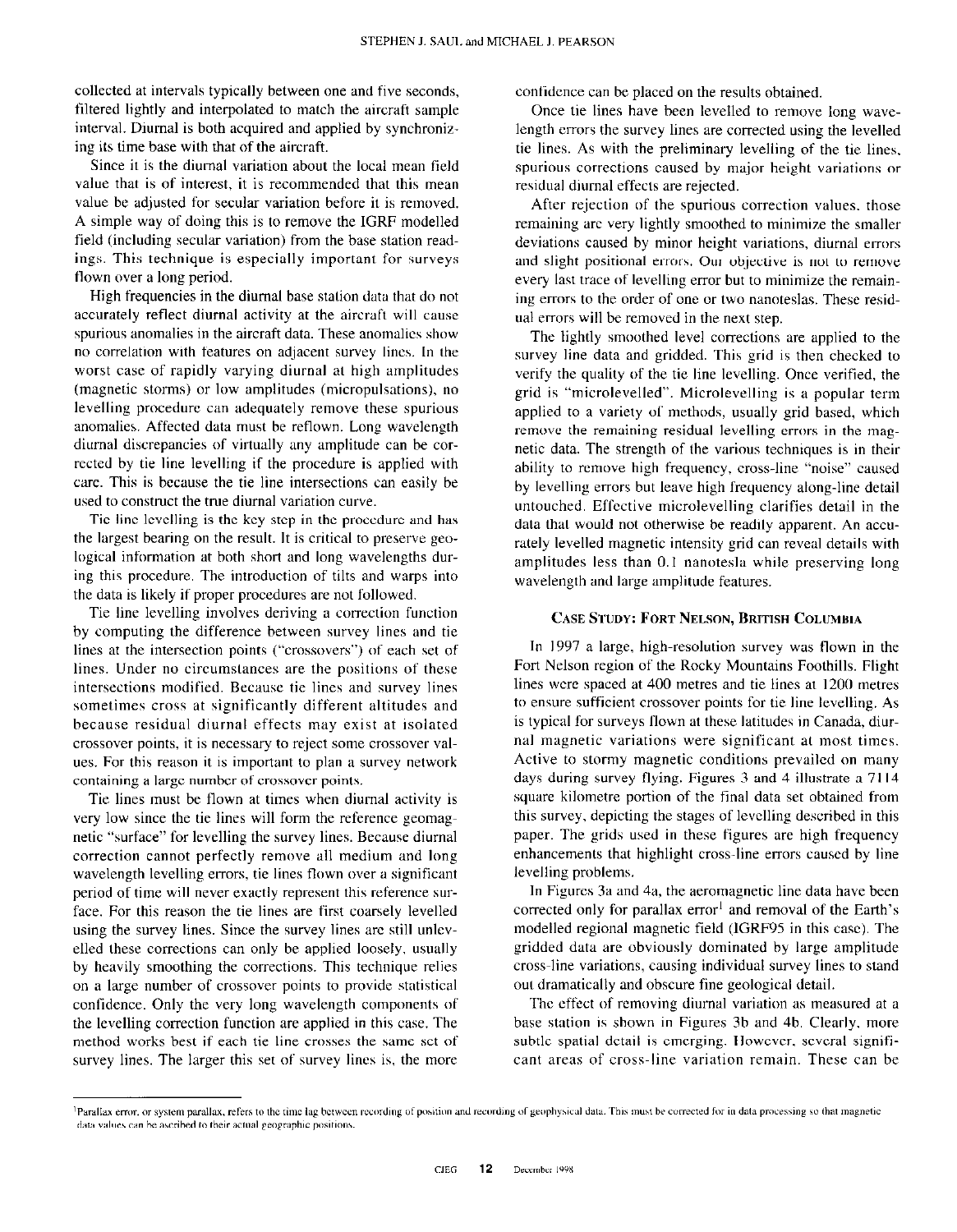

Fig. 3. Second vertical derivative images of a magnetic grid at four stages of the levelling procedure. 3a: No levelling applied. 3b: Diurnal variations removed. 3c: Tie line levelling applied. 3d: Microlevelling applied.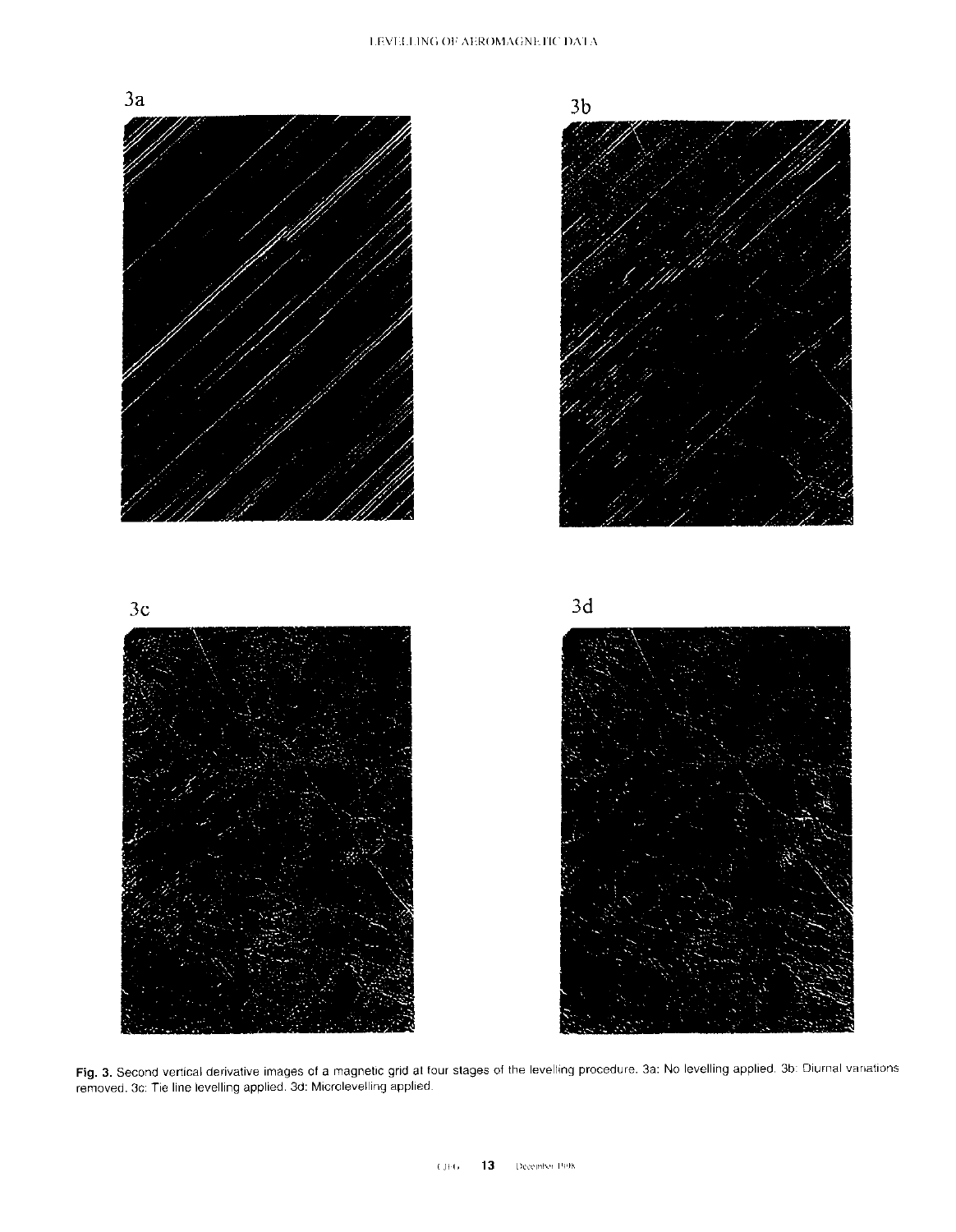



Fig. 4. Northwest sun angle illumination images of a magnetic grid at four stages of the levelling procedure. 4a: No levelling applied. 4b: Diurnal variations removed. 4c: Tie line levelling applied. 4d: Microlevelling app